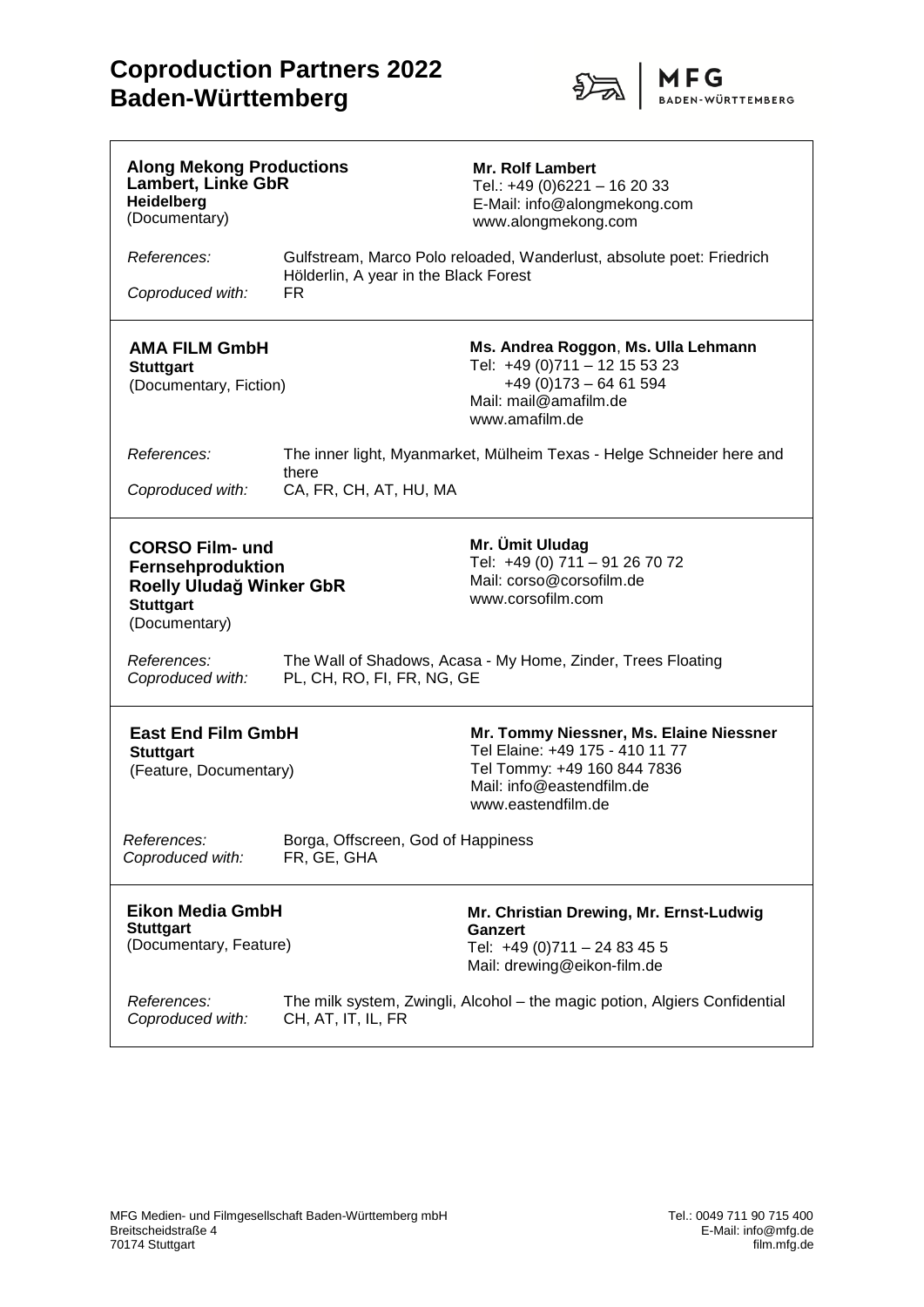## **Coproduction Partners 2022 Baden-Württemberg**



| <b>Essence Film GmbH</b><br>Ludwigsburg<br>(Feature, Documentary)                                             |                                                  | Mr. Igor Dovgal<br>Tel: +49 163 2916091<br>Mail: dovgal@essence-film.com<br>www.essence-film.com                                         |
|---------------------------------------------------------------------------------------------------------------|--------------------------------------------------|------------------------------------------------------------------------------------------------------------------------------------------|
| References:<br>Coproduced with:                                                                               | AR, CH                                           | Dil Leyla, House without roof, Stages, Double Income Kids                                                                                |
| fechnerMEDIA GmbH<br><b>Tuttlingen</b><br>(Documentary, Docu-fiction)                                         |                                                  | Mr. Carl-A. Fechner<br>Tel: +49 (0) 7461/ 908 45-0<br>Mail: info@fechnermedia.de<br>www.fechnermedia.com                                 |
| References:<br>Coproduced with:                                                                               | USA, BE, FR, BTN                                 | Amour, Sex et Mobylette, The Farmer and I, Energy Autonomy                                                                               |
| FFL Film- und Fernseh-Labor<br>Ludwigsburg GmbH & Co. KG<br>Ludwigsburg<br>(Feature, Animation)               |                                                  | <b>Mr. Matthias Drescher</b><br>Tel: +49 (0)7141 - 48884 0<br>Mail: info@ffl.de<br>www.ffl.de                                            |
| References:<br>Coproduced with:                                                                               | "Help, my Mother is having my Baby!"<br>USA, LBN | Schmidts Katze, War of Lies, Shifting the blame, "Es bleibt in der Familie" //                                                           |
| filmtank stuttgart<br>local branch of filmtank GmbH<br><b>Stuttgart</b><br>(Documentary, Feature, Crossmedia) |                                                  |                                                                                                                                          |
|                                                                                                               |                                                  | <b>Ms. Anna-Luise Dietzel</b><br>Mail: stuttgart@filmtank.de<br>www.filmtank.de                                                          |
| <i>References:</i><br>Coproduced with:                                                                        | FR, AT, CH, ES                                   | Deltas, At the fringes of the world, La femme aux 5 éléphants                                                                            |
| <b>INDI FILM GmbH</b><br><b>Stuttgart</b><br>(Documentary, Feature)                                           |                                                  | <b>Mr. Arek Gielnik</b><br>Tel: +49 (0)711 - 99 79 77 66<br>Mail: info@indifilm.de, stuttgart@indifilm.de<br>www.indifilm.de             |
| References:<br>Coproduced with:                                                                               | Robin Bank                                       | Democracy, Lucy ist jetzt Gangster, Body of Truth, Lipstick on the Glass,<br>IT, FR, HU, RO, USA, AT, CH, IL, NL, LU, PL, ESP            |
| GmbH<br><b>Baden-Baden</b><br>(Feature, Documentary)                                                          | kurhaus production Film & Medien                 | Mr. Christoph Holthof, Mr. Daniel Reich<br>Tel: +49 (0)7221 - 302 19 06<br>Mail: office@kurhausproduction.de<br>www.kurhausproduction.de |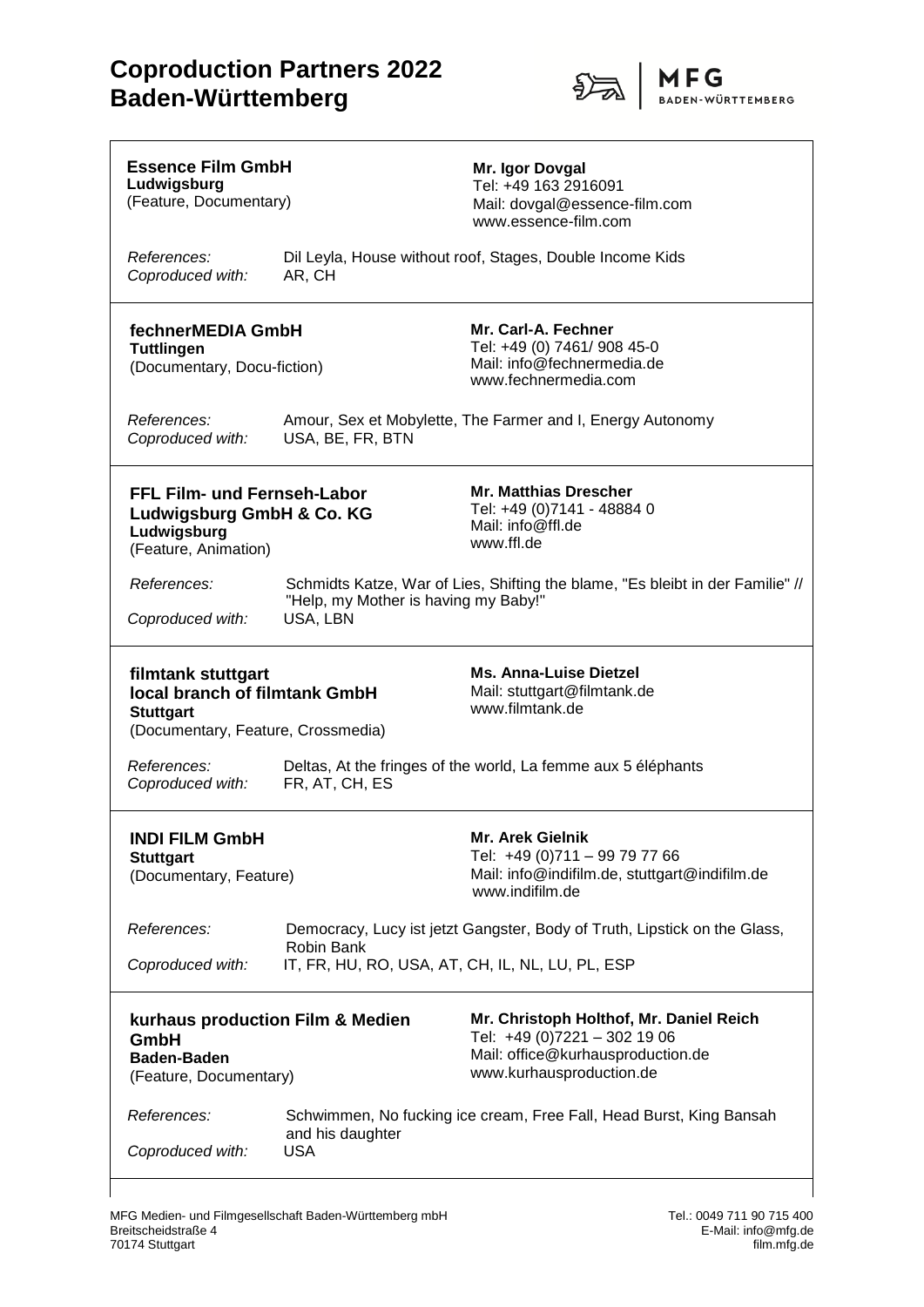

| <b>LUXX Film GmbH</b><br><b>Stuttgart</b><br>(Feature, Animation, VFX)<br>References:<br>Coproduced with:                                                                                                                                                                                                                                                                    | Swift, Inverted, Mucklas, Tafiti<br><b>USA</b>  | Ms. Andrea Block, Mr. Christian Haas<br>Fon: +49 (0)711 63355-03 / -02<br>Mail: info@luxx-film.com<br>www.luxx-film.com<br>Independence Day Resurgence, The Grand Budapest Hotel, Manou The |
|------------------------------------------------------------------------------------------------------------------------------------------------------------------------------------------------------------------------------------------------------------------------------------------------------------------------------------------------------------------------------|-------------------------------------------------|---------------------------------------------------------------------------------------------------------------------------------------------------------------------------------------------|
| Mr. Heiko Burkardsmaier<br><b>Mackevision Medien Design GmbH</b><br>Tel. +49 (0)711 93 30 48 77<br><b>Stuttgart</b><br>Mail: heiko.burkardsmaier@mackevision.com<br>(Animations, Visual Effects (VFX), 3D-<br>www.mackevision.com<br>Visualizations)<br>References (Line Producer):<br>Game of Thrones, Lost in Space, Watchmen; Star Trek<br>Coproduced with:<br><b>USA</b> |                                                 |                                                                                                                                                                                             |
| neue artfilm GmbH<br><b>Insel Mainau</b><br>(Historical Documentary)                                                                                                                                                                                                                                                                                                         |                                                 | <b>Mr. Stefan Pannen</b><br>Tel: +49 (0) 7531 - 30 33 42<br>Mail: stefan.pannen@neue-artfilm.de<br>www.neueartfilm.de                                                                       |
| References:<br>Coproduced with:                                                                                                                                                                                                                                                                                                                                              | The Marxists, Prince Max von Baden<br><b>RU</b> | Last Order: Self Destruction, The Shah and the Ayatollah, Balcan Royals,                                                                                                                    |
| Niama Film GmbH<br><b>Stuttgart</b><br>(Feature)                                                                                                                                                                                                                                                                                                                             |                                                 | <b>Mr. Thomas Reisser</b><br>Tel: +49 (0)711 - 162 21 18 - 60<br>Mail: contact@niama-film.com<br>www.niama-film.com                                                                         |
| References:<br>Coproduced with:                                                                                                                                                                                                                                                                                                                                              | CН                                              | Bis ich tot bin oder frei, Die Vierhändige, Polder - Tokyo Heidi                                                                                                                            |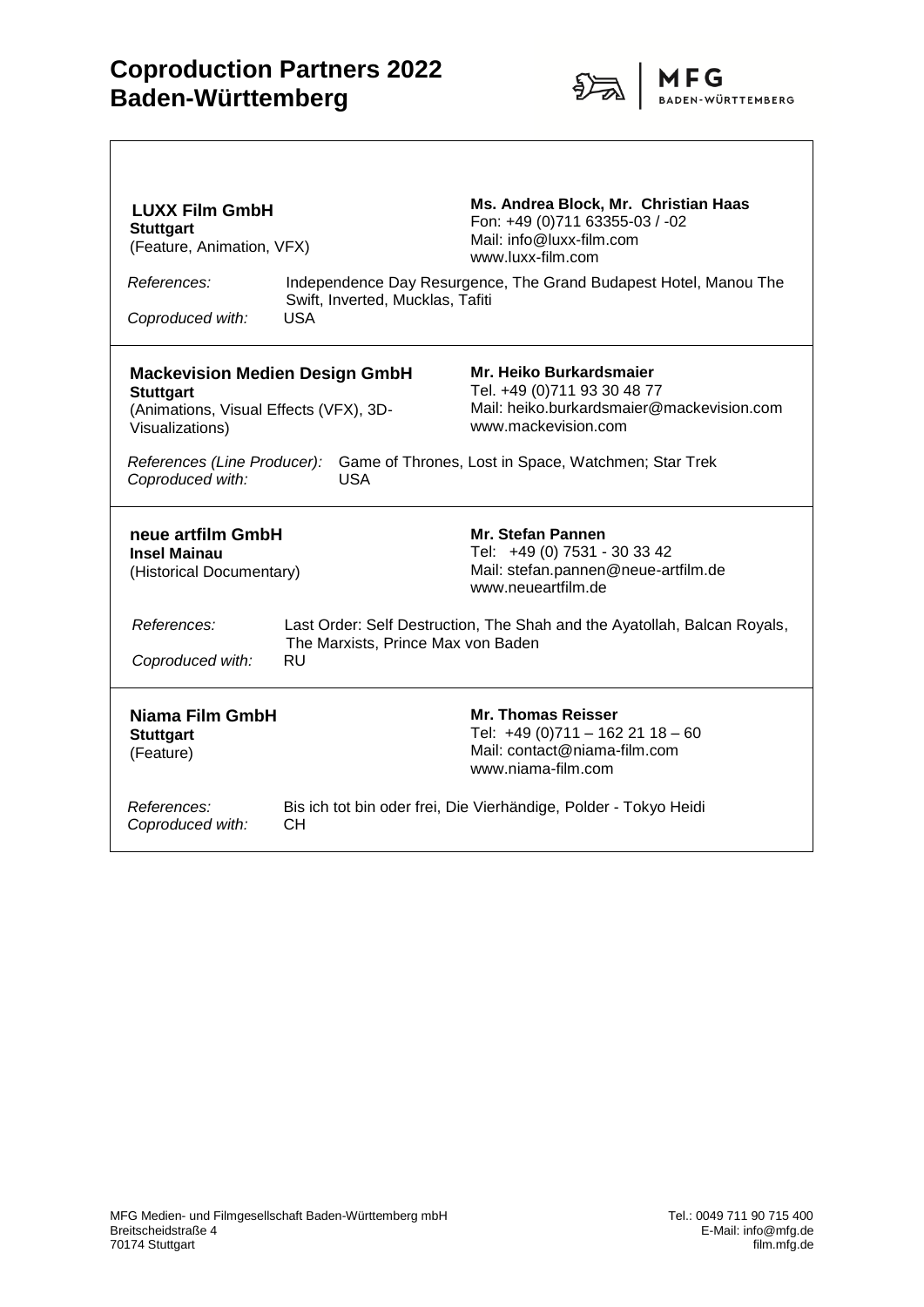$\overline{\Gamma}$ 



| <b>SERU Animation GmbH &amp; Co. KG</b><br>Ludwigsburg<br>(Animation) |                                                                                         | <b>Mr. Sebastian Runschke</b><br>Tel: +49 (0) 7141 70 69 20<br>Mail: contact@seru-animation.com<br>www.seru-animation.com     |
|-----------------------------------------------------------------------|-----------------------------------------------------------------------------------------|-------------------------------------------------------------------------------------------------------------------------------|
| References:<br>Coproduced with:                                       | Apfelmus<br>DE, FR, LU, CA, AU                                                          | Rabbit Academy, Meine Chaosfee & Ich, Häschenschule 2, Petronella                                                             |
| Ludwigsburg<br>(Feature)                                              | <b>Sommerhaus Filmproduktion GmbH</b>                                                   | Mr. Jochen Laube, Mr. Fabian Maubach<br>Tel: +49 (0)7141 91 83 282<br>Mail: info@sommerhaus-film.de<br>www.sommerhaus-film.de |
| References:<br>Coproduced with:                                       | Als Hitler das rosa Kaninchen stahl, Berlin Alexanderplatz, In den Gängen<br>CH, NL, CA |                                                                                                                               |
| Co. KG<br>Ludwigsburg<br>(Animation)                                  | <b>Studio SOI Filmproduktion GmbH &amp;</b>                                             | <b>Mr. Carsten Bunte</b><br>Tel: +49 (0)7141 - 97 43 67 0<br>Mail: contact@studiosoi.de<br>www.studiosoi.de                   |
| References:<br>Coproduced with:                                       | Rasmus Klump, Trudes Flatmate, The Gruffalo<br>DK, USA, GB                              |                                                                                                                               |
| <b>Studio FILM BILDER GmbH</b><br><b>Stuttgart</b><br>(Animation)     |                                                                                         | Mr. Thomas Meyer-Hermann<br>Tel: +49 (0)711 - 48 10 27<br>Mail: studio@filmbilder.de<br>www.filmbilder.de                     |
| References:<br>Coproduced with:                                       | Animanimals, Patchwork Pals, Lenas Farm<br>PT, CA                                       |                                                                                                                               |